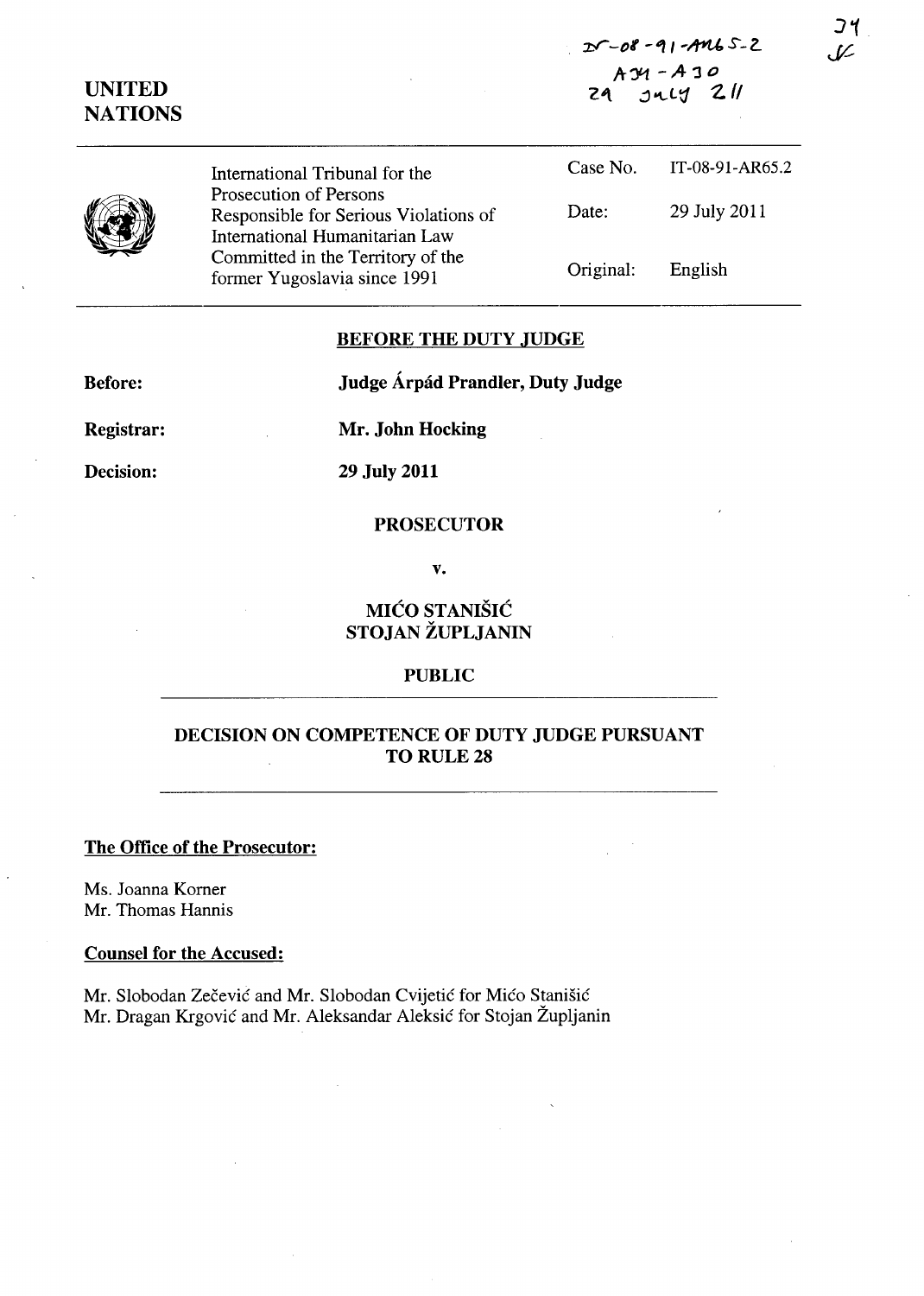1. I, Arpad Prandler, a Judge of the International Tribunal for the Prosecution of Persons Responsible for Serious Violations of International Humanitarian Law Committed in the Territory of the former Yugoslavia since 1991 ("Tribunal"), acting in my current capacity as Duty Judge in accordance with Rule 28 of the Rules of Procedure and Evidence of the Tribunal ("Rules"), am seised of "Mr. Mico Stanišic's Appeal Against the Decision Denying Mico Stanišic's Request for Provisional Release During the Upcoming Summer Court Recess", filed on 1 July 2011<sup>1</sup> ("Appeal"), against a decision rendered by Trial Chamber 11 of the Tribunal ("Trial Chamber") on 29 June 2011, which denied Mr. Stanišić's application for provisional release ("Impugned Decision").<sup>2</sup> The Office of the Prosecutor ("Prosecution") filed its response on 8 July 2011.<sup>3</sup> Mr. Stanisic did not file a reply.

2. On 21 July 2011, Mr. Stanisic filed a supplemental submission in relation to his request for provisional release ("Supplemental Submission").<sup>4</sup> On 22 July 2011, the Prosecution filed a response to this supplemental submission.<sup>5</sup>

#### **I. BACKGROUND**

3. On 2 June 2011, Mr. Stanisic filed a motion before the Trial Chamber seeking provisional release to the Republic of Serbia, for the period of the summer recess in order to assist in the preparation of his defence case ("Motion").<sup>6</sup>

4. On 29 June 2011, the Trial Chamber issued the Impugned Decision, in which it denied the Motion.<sup>7</sup> Mr. Stanišić did not advance any humanitarian grounds in favour of his request for provisional release.<sup>8</sup> The Trial Chamber opined that, "only due to the overriding effect of Appeals

33

*Prosecutor v. Mico Stanisic and Stojan Zupljanin,* Case No. IT-08-91-AR65.2, Mr. Mico Stanisic's Appeal Against the Decision Denying Mico Stanisic's Request for Provisional Release During the Upcoming Summer Court Recess, 30 June 2011 ("Appeal").

<sup>2</sup>*Prosecutor v. Mico Stanisic and Stojan Zupljanin,* Case No. IT-08-91-T, Decision Denying Mico StanisiC's Request for Provisional Release During the Upcoming Summer Court Recess, 29 June 2011 ("Impugned Decision"), para. 38.

<sup>3</sup>*Prosecutor v. Mico Stanisic and Stojan Zupljanin,* Case No. IT-08-91-AR65.2, Prosecution's Response to Mico StaniSic's Appeal Against the Decision Denying Mico Stanisic's Request for Provisional Release During the Upcoming Summer Court Recess, 8 July 2011 ("Response").

<sup>4</sup>*Prosecutor v. Mico Stanisic and Stojan Zupljanin,* Case No. IT-08-91-T, Supplemental Submission to Mr. StanisiC's Motion for Provisional Release During the Upcoming Summer Court Recess, 21 July 2011 ("Supplemental Submission").

Prosecutor v. Mićo Stanišić and Stojan Župljanin, Case No. IT-08-91-T, Prosecution's Response to Stanišić's Supplemental Submission to Motion for Provisional Release During the Upcoming Court Recess, 22 July 2011 ("Response to Supplemental Submission").

Prosecutor v. Mico Stanišic and Stojan Župljanin, Case No. IT-08-91-T, Mr. Stanišic's Motion for Provisional Release During the Upcoming Summer Court Recess (with confidential annexes), 1 June 2011 ("Motion"), paras 1-2, lO(g).

 $\frac{7}{10}$  Impugned Decision, para. 38.

<sup>8 .</sup> *See* Impugned Decision, paras 31-32,37; *see* Motion.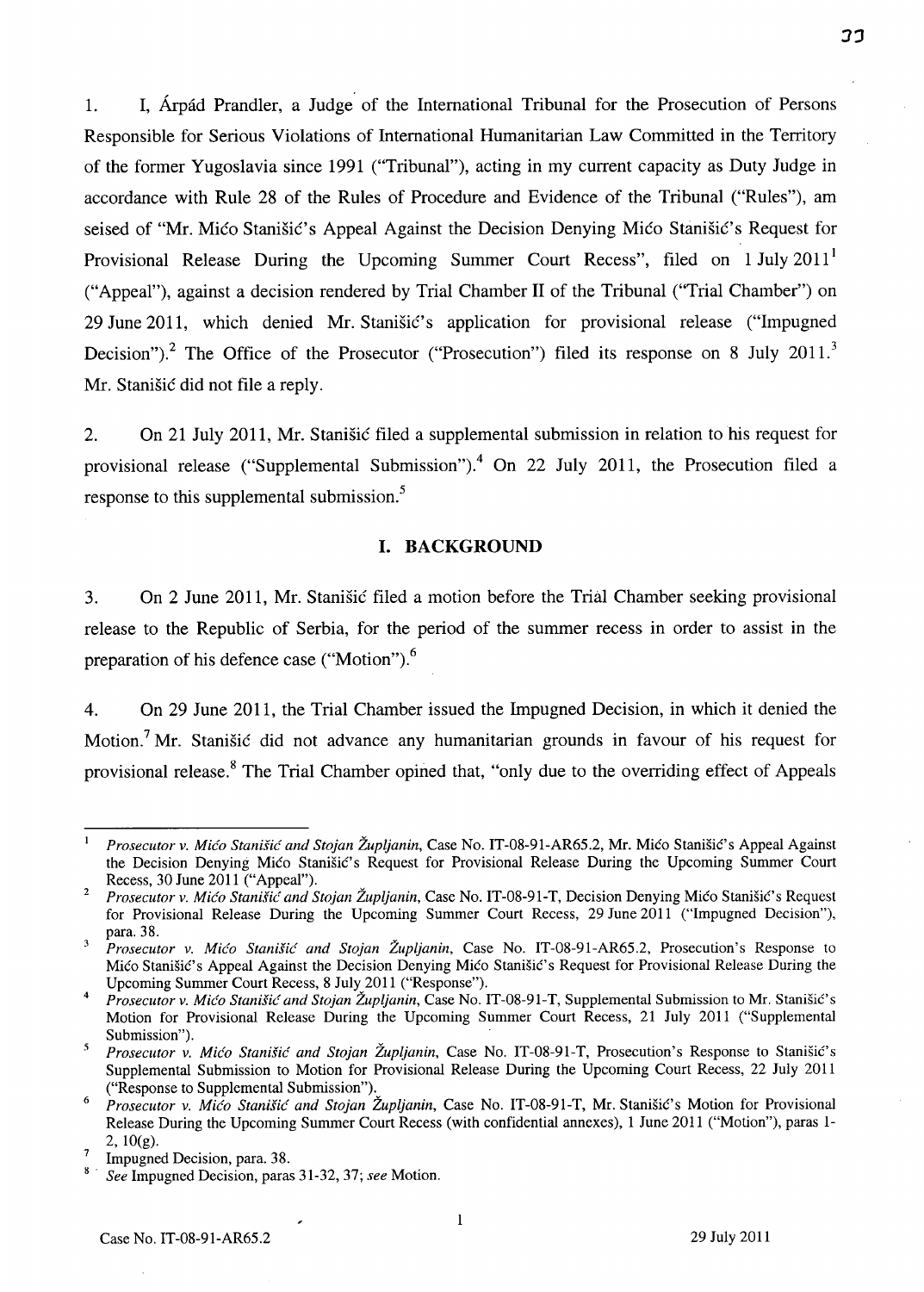Chamber precedent, of which the Trial Chamber is cognisant, [ ... ] the Motion [had to] be denied for lack of 'compelling humanitarian grounds'."<sup>9</sup>

5. In his Appeal, filed on 1 July 2011, Mr. Stanisic submitted that Appeals Chamber jurisprudence regarding the serious and sufficiently compelling humanitarian reasons requirement is conflicting<sup>10</sup> and asserted that there are cogent reasons to depart from previous case law and discard the requirement.<sup>11</sup> On 5 July 2011, the President of the Tribunal issued an order assigning Judges in the Appeals Chamber to decide Mr. Stanisic's Appeal.<sup>12</sup>

6. The Prosecution responded that the Appeals Chamber's jurisprudence on the serious and sufficiently compelling humanitarian reasons requirement for granting provisional release is not conflicting and is well established.<sup>13</sup> It therefore urged the dismissal of the Appeal.<sup>14</sup>

7. Mr. StaniSic filed the Supplemental Submission requesting that the period of his provisional release, should it be granted, be extended to 30 August 2011 to account for a change in the scheduling of trial proceedings.<sup>15</sup> In its response to the Supplemental Submission, the Prosecution maintained its objection to Mr. Stanisic's request for provisional release, but did not object to an extension of the period of provisional release in the event that Mr. Stanisic's request should be granted. 16

#### 11. APPLICABLE LAW

8. Under Rule 28, subsections (D)(ii) and (F), of the Rules, where a case has already been assigned to a Chamber and an application is made within the normal registry hours, but the Chamber is unavailable, it shall be dealt with by the Duty Judge if the Duty Judge is satisfied as to its urgency or that it is otherwise appropriate to do so in the absence of the Chamber.

#### Ill. DISCUSSION

9. As Duty Judge, I have been seised of Mr. Stanistic's Appeal regarding his request for provisional release since 22 July 2011 as the Appeals Chamber seised of the matter did not dispose

<sup>&</sup>lt;sup>9</sup> Impugned Decision, para. 37.

 $^{10}$  Appeal, paras 7-10.

Appeal, paras 11-15.

<sup>&</sup>lt;sup>12</sup> Prosecutor v. Mićo Stanišić and Stojan Župljanin, Case No. IT-08-91-AR65.2, Order Assigning Judges to a Case Before the Appeals Chamber, 5 July 2011 ("Order Assigning Judges").

 $^{13}$  Response, paras 12-15.

 $14$  Response, paras 33-34.

<sup>&</sup>lt;sup>15</sup> Supplemental Submission, paras 2-3.<br><sup>16</sup> Besponse to Supplemental Submission

Response to Supplemental Submission, para. 2.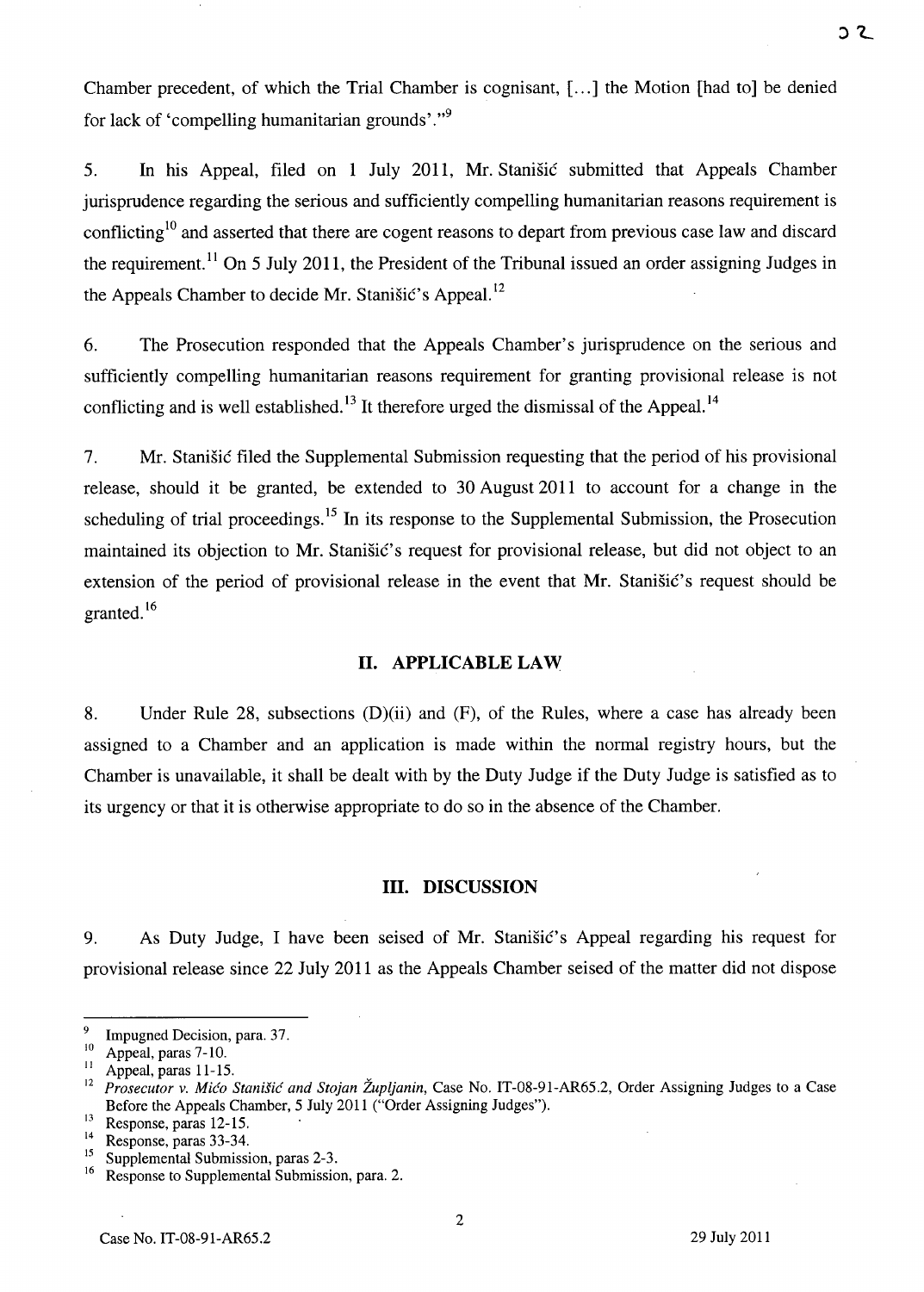of it prior to the commencement of the Tribunal's summer recess. I, however, do not find myself competent, within the meaning of Rule  $28(D)(ii)$  of the Rules, to decide Mr. Stanistic's Appeal as I find the matter neither urgent nor otherwise appropriate to deal with in the absence of the Appeals Chamber.

10. In determining one's competence as Duty Judge, Rule 28(D)(ii) of the Rules instructs the Duty Judge to consider whether a matter is urgent *or* whether other appropriate reasons exist to take up a matter when a Chamber already assigned to a case is unavailable. Stated in the disjunctive, Rule 28(D)(ii) of the Rules allows one of the two express considerations to override the other. Consequently, urgent matters may fall squarely within the competence of the Duty Judge, overriding considerations of whether it is otherwise appropriate to hear the matter in the absence of the Chamber already assigned to the case.

11. Although Duty Judges have considered applications for provisional release, I do not find Mr. Stanišić's Appeal requesting provisional release to be urgent within the meaning of Rule 28(D)(ii) of the Rules. Mr. Stanisic's requested period of provisional release runs from 23 July 2011 to 30 August 2011 as a result of the Supplemental Submission.<sup>17</sup> While the period of Mr. Stanistic's requested provisional release has begun, a considerable portion of the requested provisional release period remains in which the Appeals Chamber will have the opportunity to render a decision on the matter before it becomes moot.

12. Mr. Stanistic's single ground of appeal asserts that there are cogent reasons to depart from Appeals Chamber jurisprudence regarding the serious and sufficiently compelling humanitarian reasons requirement for provisional release at a late stage of proceedings.<sup>18</sup> Importantly, Mr. Stanisic does not challenge the Trial Chamber's finding that he did not advance any serious and sufficiently compelling humanitarian reasons for his request for provisional release.<sup>19</sup> Rather, Mr. Stanisic seeks to have the Appeals Chamber overturn the jurisprudence established since the *Petković* Decision of 21 April 2008<sup>20</sup> in relation to the serious and sufficiently compelling humanitarian reasons requirement.<sup>21</sup> A matter of such consequence to Appeals Chamber jurisprudence falls more appropriately within the competence of the Appeals Chamber, which has been assigned the case since 5 July  $2011^{22}$  and has been fully apprised of all the relevant appeal

3

<sup>&</sup>lt;sup>17</sup> Supplemental Submission, paras 1, 3.<br><sup>18</sup> Appeal paras 11.15

 $\frac{18}{19}$  Appeal, paras 11-15.

<sup>&</sup>lt;sup>19</sup> See Appeal, paras 6, 7-15.<br><sup>20</sup> Programma v. *Pulis* et al.

*<sup>20</sup> Prosecutor* v. *Prlic et al.,* Case No. IT-04-74-AR65.7, Decision on "Prosecution's Appeal from *Decision relative a*  la demande de mise en liberté provisoire de l'Accusé Petković Dated 31 March 2008", 21 April 2008 *("Petković* Decision of 21 April 2008").

 $^{21}$  Appeal, paras 7-15.<br><sup>22</sup> Order Assigning Jue

Order Assigning Judges.